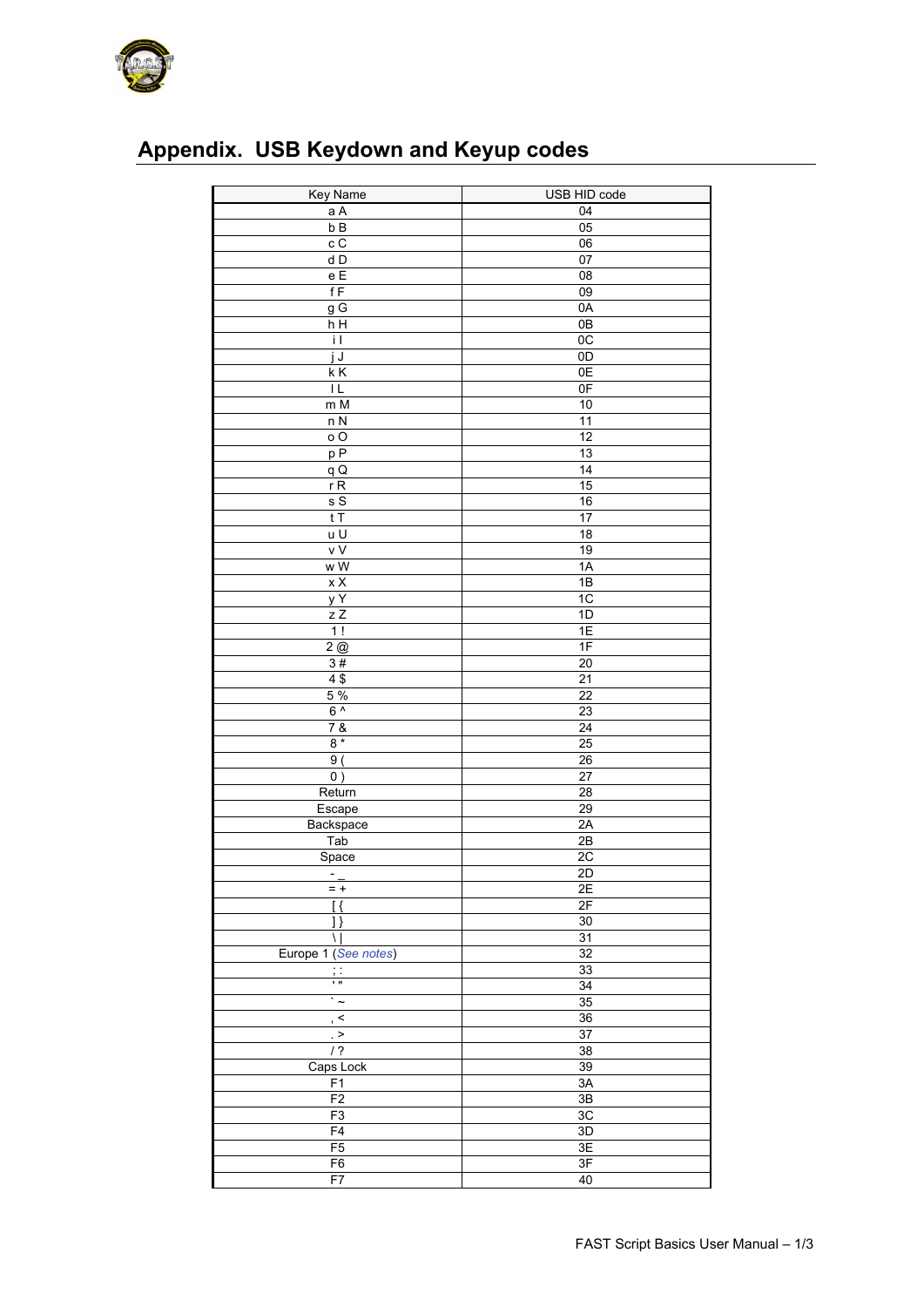| F8                         | 41              |
|----------------------------|-----------------|
| F <sub>9</sub>             | 42              |
|                            |                 |
| F10                        | 43              |
| F11                        | 44              |
| F12                        | 45              |
| Print Screen               | 46              |
| Scroll Lock                | 47              |
| Break (Ctrl-Pause)         | 48              |
| Pause                      | 48              |
| Insert                     | 49              |
| Home                       | 4A              |
|                            | 4B              |
| Page Up                    |                 |
| Delete                     | 4C              |
| End                        | 4D              |
| Page Down                  | 4E              |
| <b>Right Arrow</b>         | 4F              |
| Left Arrow                 | 50              |
| Down Arrow                 | 51              |
| Up Arrow                   | 52              |
| Num Lock                   | 53              |
| Keypad /                   | 54              |
|                            | 55              |
| Keypad*                    |                 |
| Keypad -                   | 56              |
| Keypad +                   | 57              |
| <b>Keypad Enter</b>        | 58              |
| Keypad 1 End               | 59              |
| Keypad 2 Down              | 5A              |
| Keypad 3 PageDn            | 5B              |
| Keypad 4 Left              | 5C              |
| Keypad 5                   | 5D              |
|                            | 5Е              |
| Keypad 6 Right             |                 |
| Keypad 7 Home              | 5F              |
| Keypad 8 Up                | 60              |
| Keypad 9 PageUp            | 61              |
| Keypad 0 Insert            | 62              |
| Keypad . Delete            | 63              |
| Europe 2 (See notes)       | 64              |
| Keypad =                   | 67              |
| F <sub>13</sub>            | 68              |
| F14                        | 69              |
| F <sub>15</sub>            | 6A              |
|                            |                 |
| F16                        | 6В              |
| F17                        | 6C              |
| F18                        | 6D              |
| F19                        | 6E              |
| F <sub>20</sub>            | 6F              |
| F <sub>21</sub>            | $\overline{70}$ |
| F <sub>22</sub>            | 71              |
| F <sub>23</sub>            | $\overline{72}$ |
| F <sub>24</sub>            | 73              |
| <b>Keyboard Execute</b>    | 74              |
| Keyboard Help              | $\overline{75}$ |
|                            |                 |
| <b>Keyboard Menu</b>       | $\overline{76}$ |
| <b>Keyboard Select</b>     | 77              |
| <b>Keyboard Stop</b>       | $\overline{78}$ |
| <b>Keyboard Again</b>      | $\overline{79}$ |
| <b>Keyboard Undo</b>       | 7A              |
| Keyboard Cut               | 7B              |
| <b>Keyboard Copy</b>       | $\overline{7C}$ |
| <b>Keyboard Paste</b>      | 7D              |
| <b>Keyboard Find</b>       | 7E              |
| Keyboard Mute              | 7F              |
| Keyboard Volume Up         | 80              |
|                            |                 |
| Keyboard Volume Dn         | 81              |
| Keyboard Locking Caps Lock | 82              |